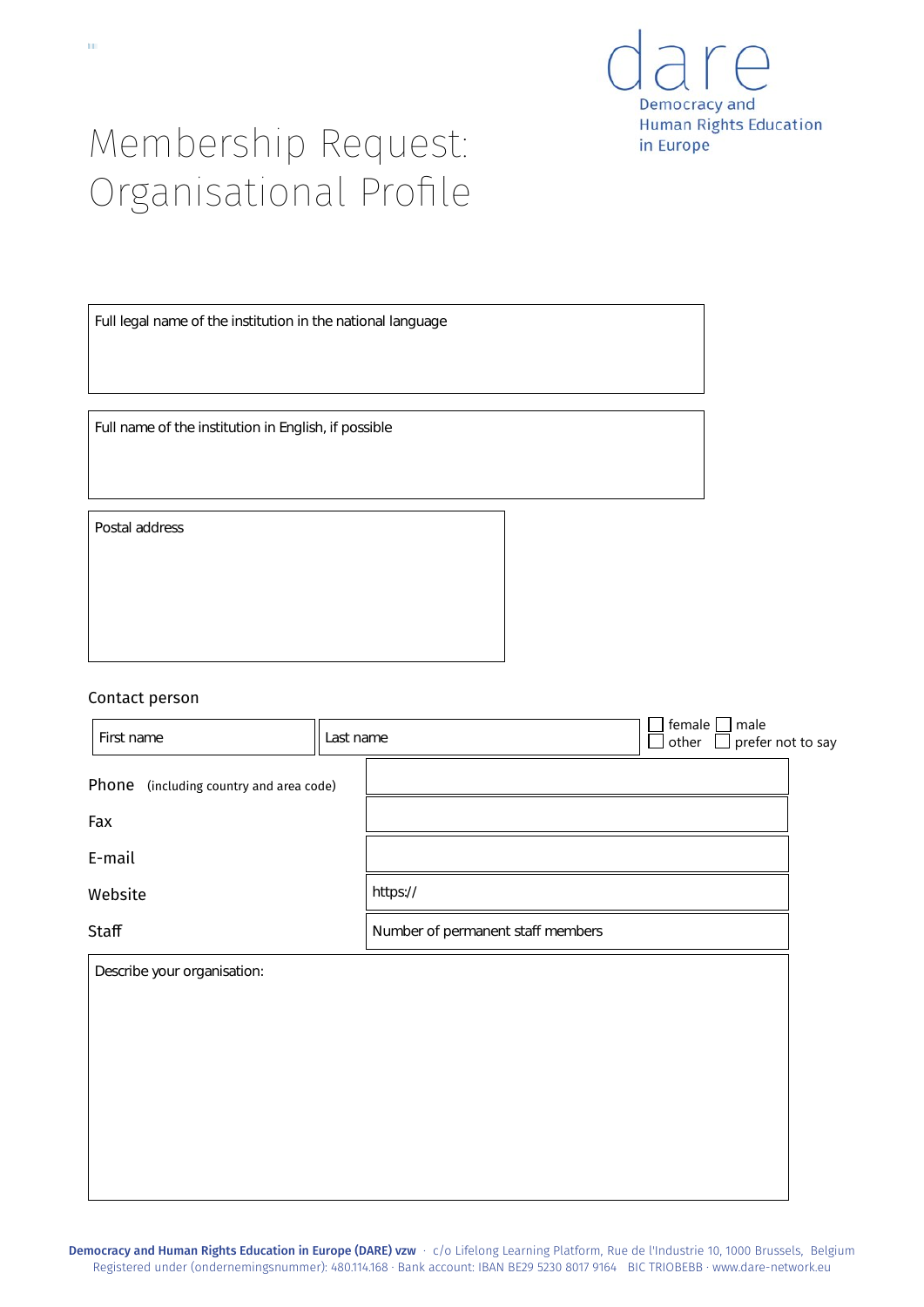

## Objectives

| Objectives: |  |
|-------------|--|
|             |  |
|             |  |
|             |  |
|             |  |
|             |  |
|             |  |
|             |  |
|             |  |

# Activities

a) Main activities and b) activities related to Education for Democratic Citizenship/Human Rights Education

 $\overline{a}$